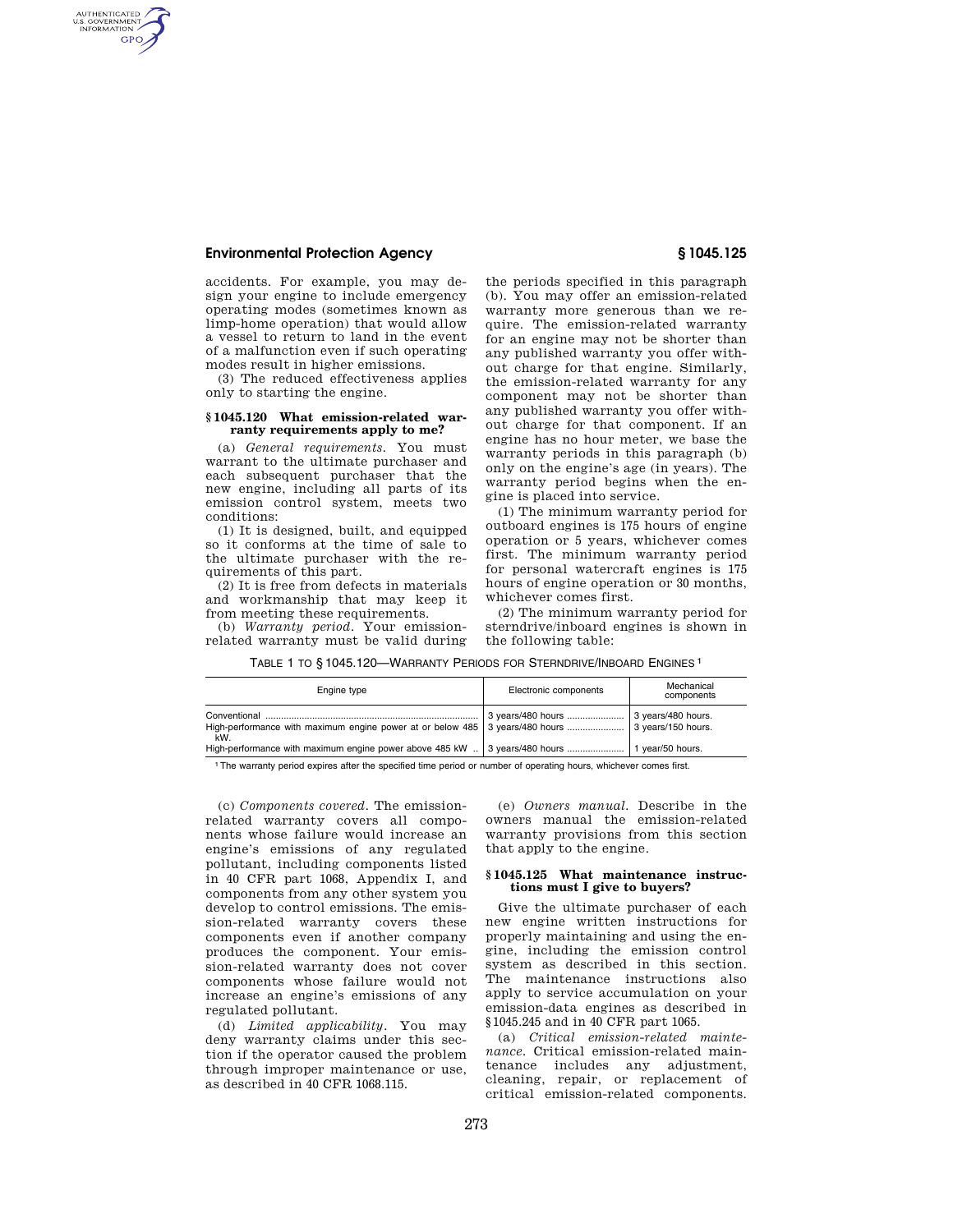This may also include additional emission-related maintenance that you determine is critical if we approve it in advance. You may schedule critical emission-related maintenance on these components if you meet the following conditions:

(1) You demonstrate that the maintenance is reasonably likely to be done at the recommended intervals on in-use engines. We will accept scheduled maintenance as reasonably likely to occur if you satisfy any of the following conditions:

(i) You present data showing that any lack of maintenance that increases emissions also unacceptably degrades the engine's performance.

(ii) You present survey data showing that at least 80 percent of engines in the field get the maintenance you specify at the recommended intervals.

(iii) You provide the maintenance free of charge and clearly say so in your maintenance instructions.

(iv) You otherwise show us that the maintenance is reasonably likely to be done at the recommended intervals.

(2) You may not schedule critical emission-related maintenance within<br>the useful life period for the useful life period for<br>aftertreatment devices, pulse-air aftertreatment valves, fuel injectors, oxygen sensors, electronic control units, superchargers, or turbochargers, except as specified in paragraph  $(a)(3)$ ,  $(b)$ , or  $(c)$  of this section.

(3) You may ask us to approve a maintenance interval shorter than that specified in paragraph (a)(2) of this section. In your request you must describe the proposed maintenance step, recommend the maximum feasible interval for this maintenance, include your rationale with supporting evidence to support the need for the maintenance at the recommended interval, and demonstrate that the maintenance will be done at the recommended interval on in-use engines. In considering your request, we will evaluate the information you provide and any other available information to establish alternate specifications for maintenance intervals, if appropriate.

(b) *Recommended additional maintenance.* You may recommend any additional amount of maintenance on the components listed in paragraph (a) of

**§ 1045.125 40 CFR Ch. I (7–1–10 Edition)** 

this section, as long as you state clearly that these maintenance steps are not necessary to keep the emission-related warranty valid. If operators do the maintenance specified in paragraph (a) of this section, but not the recommended additional maintenance, this does not allow you to disqualify those engines from in-use testing or deny a warranty claim. Do not take these maintenance steps during service accumulation on your emission-data engines.

(c) *Special maintenance.* You may specify more frequent maintenance to address problems related to special situations, such as atypical engine operation. You must clearly state that this additional maintenance is associated with the special situation you are addressing. We may disapprove your maintenance instructions if we determine that you have specified special maintenance steps to address engine operation that is not atypical, or that the maintenance is unlikely to occur in use. If we determine that certain maintenance items do not qualify as special maintenance under this paragraph (c), you may identify this as recommended additional maintenance under paragraph (b) of this section.

(d) *Noncritical emission-related maintenance.* Subject to the provisions of this paragraph (d), you may schedule any amount of emission-related inspection or maintenance that is not covered by paragraph (a) of this section (i.e., maintenance that is neither explicitly identified as critical emission-related maintenance, nor that we approve as critical emission-related maintenance). Noncritical emission-related maintenance generally includes changing spark plugs, re-seating valves, or any other emission-related maintenance on the components we specify in 40 CFR part 1068, Appendix I that is not covered in paragraph (a) of this section. You must state in the owners manual that these steps are not necessary to keep the emission-related warranty valid. If operators fail to do this maintenance, this does not allow you to disqualify those engines from in-use testing or deny a warranty claim. Do not take these inspection or maintenance steps during service accumulation on your emission-data engines.